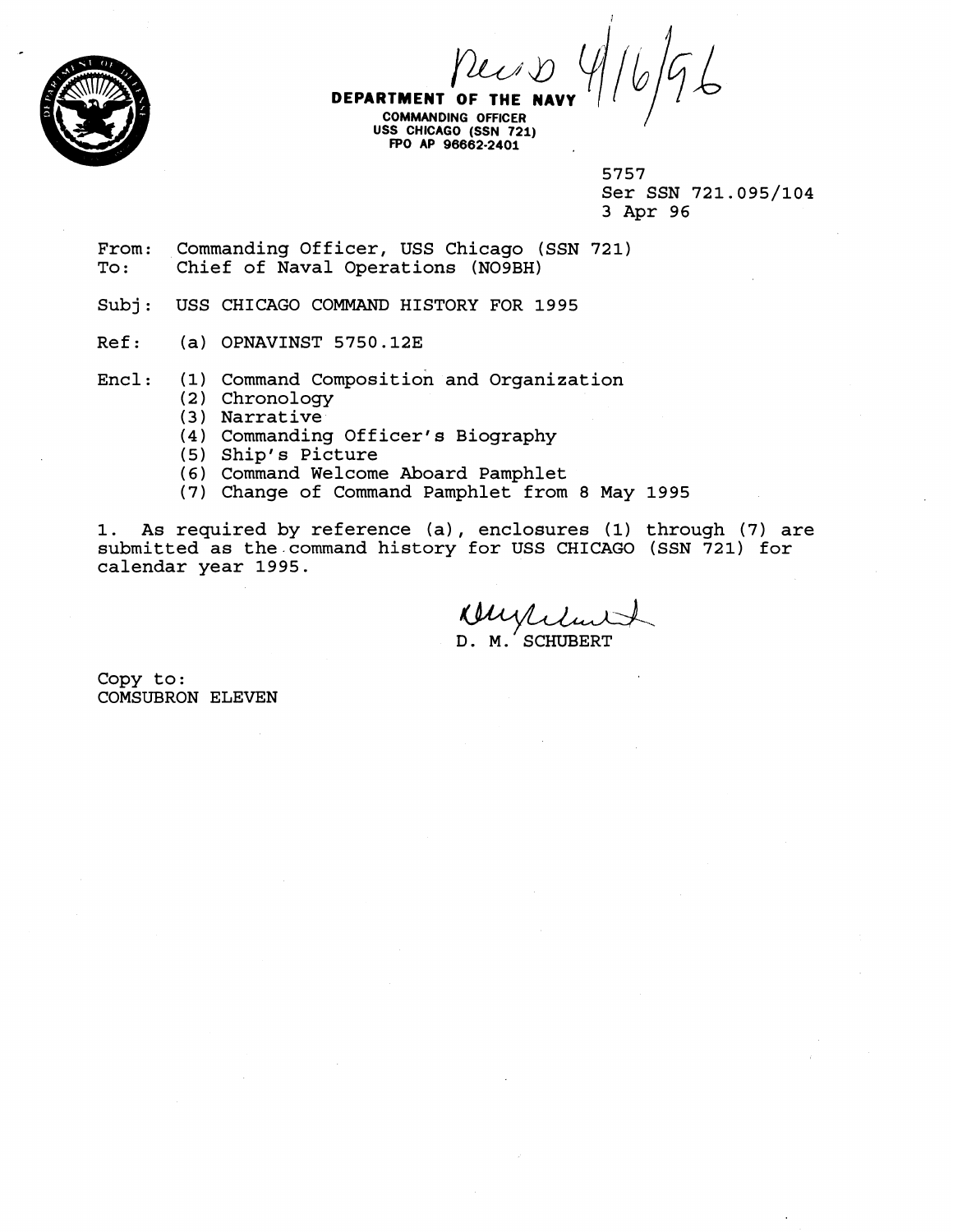## COMMAND COMPOSITION AND ORGANIZATION

1. Mission: The USS CHICAGO is a vertical launch capable 688 class Fast Attack submarine. The ship supports Anti-Submarine and Anti-Surface Warfare missions as well as land attack strike tasking, special forces, intelligence gathering and surveillance and mine warfare.

2. Organizational Structure: Commander, Submarine Squadron ELEVEN (ISIC) .

3. Commanding Officer: CDR David M. Schubert, USN

4. Permanent duty station: San Diego, **CA**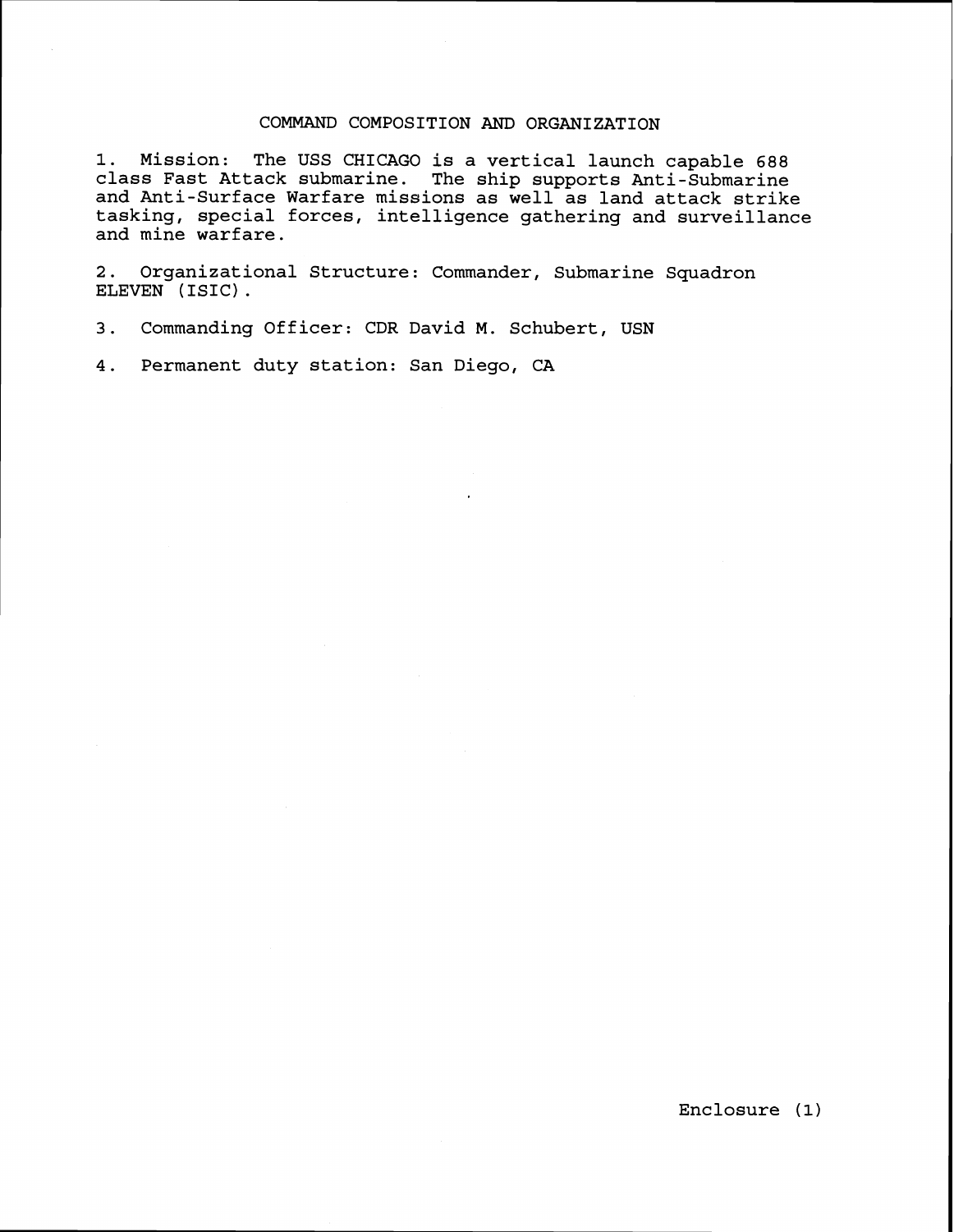## CHRONOLOGY OF EVENTS FOR **1995**

|  |  |  | 01 JAN 95 - 23 JAN 95 INPORT SAN DIEGO, CA. SRA-BQQ-5E SONAR<br>SYSTEM AND CCS MK 2 FIRE CONTROL<br>SYSTEM INSTALLATION. |
|--|--|--|--------------------------------------------------------------------------------------------------------------------------|
|  |  |  | 23 JAN 95 - 24 JAN 95 PHASE I SEA TRIALS                                                                                 |
|  |  |  | 25 JAN 95 - 26 JAN 95 INPORT SAN DIEGO, CA.                                                                              |
|  |  |  | 27 JAN 95 - 29 JAN 95 PHASE II SEA TRIALS                                                                                |
|  |  |  | 29 JAN 95 - 13 FEB 95 INPORT SAN DIEGO, CA. UPKEEP                                                                       |
|  |  |  | 14 FEB 95 - 03 MAR 95 FLEET EXERCISE - LINCOLN CVBG                                                                      |
|  |  |  | 04 MAR 95 - 05 MAR 95 INPORT SAN DIEGO, CA.                                                                              |
|  |  |  | 06 MAR 95 - 17 MAR 95 SOUND TRIALS AT SOUTHEAST ALASKA FACILITY                                                          |
|  |  |  | (SEAFAC)                                                                                                                 |
|  |  |  | 17 MAR 95 - 18 MAR 95 MOORED SEAFAC                                                                                      |
|  |  |  | 18 MAR 95 - 21 MAR 95 TRANSIT TO SAN DIEGO, CA.                                                                          |
|  |  |  | 21 MAR 95 - 26 MAR 95 INPORT SAN DIEGO, CA.                                                                              |
|  |  |  | 27 MAR 95 - 07 APR 95 TRANSIT TO PEARL HARBOR, HI.                                                                       |
|  |  |  | 05 APR 95 - 06 APR 95 OPERATIONAL REACTOR SAFEGUARDS EXAM.                                                               |
|  |  |  | 07 APR 95 - 20 APR 95 INPORT PEARL HARBOR, HI.                                                                           |
|  |  |  | DRYDOCKED "COMPETENT"                                                                                                    |
|  |  |  | 21 APR 95 - 01 MAY 95 TRANSIT TO SAN DIEGO, CA.                                                                          |
|  |  |  | 02 MAY 95 - 04 MAY 95 INPORT SAN DIEGO, CA.                                                                              |
|  |  |  | 04 MAY 95 - 05 MAY 95 LOCAL OPERATIONS SOCAL OP AREAS, 721 CLUB                                                          |
|  |  |  | <b>CRUISE</b>                                                                                                            |
|  |  |  | 06 MAY 95 - 08 MAY 95 INPORT SAN DIEGO, CA. CHANGE OF COMMAND                                                            |
|  |  |  | 09 MAY 95 - 07 JUN 95 INPORT SAN DIEGO, CA. POM/IMA UPKEEP                                                               |
|  |  |  | 07 JUN 95 - 09 JUN 95 SEA TRIALS                                                                                         |
|  |  |  | 10 JUN 95 - 18 JUN 95 POM/IMA UPKEEP                                                                                     |
|  |  |  | 19 JUN 95 - 28 JUN 95 SOCAL OP AREAS POM WORKUP/TACTICAL                                                                 |
|  |  |  | READINESS EVALUATION/POM CERTIFICATION 29                                                                                |
|  |  |  | JUN 95 - 05 JUL 95 INPORT SAN DIEGO, CA. UPKEEP                                                                          |
|  |  |  | 06 JUL 95 - 11 JUL 95 LOCAL OPS SOCAL OP AREAS                                                                           |
|  |  |  | 12 JUL 95 - 31 JUL 95 INPORT SAN DIEGO, CA. WESTPAC LOAD OUT                                                             |
|  |  |  | 01 AUG 95 - 14 AUG 95 TRANSIT TO WESTPAC                                                                                 |
|  |  |  | 15 AUG 95 - 18 AUG 95 INPORT YOKOSUKA, JAPAN                                                                             |
|  |  |  | 19 AUG 95 - 07 SEP 95 TRANSIT TO NAVCENT, INDEPENDENCE CVBG                                                              |
|  |  |  | 08 SEP 95 - 11 SEP 95 INPORT BAHRAIN                                                                                     |
|  |  |  | 12 SEP 95 - 04 OCT 95 DEPLOYED OPERATIONS                                                                                |
|  |  |  | 05 OCT 95 - 11 OCT 95 INPORT BAHRAIN. SHIPS FORCE UPKEEP,                                                                |
|  |  |  | DRAIN PUMP REPLACEMENT                                                                                                   |
|  |  |  | 12 OCT 95 - 13 OCT 95 SPECWAREX IN ARABIAN GULF                                                                          |
|  |  |  | 14 OCT 95 - 01 NOV 95 TRANSIT TO WESTPAC                                                                                 |
|  |  |  | 02 NOV 95 - 04 NOV 95 INPORT YOKOSUKA, JAPAN                                                                             |
|  |  |  | 05 NOV 95 - 20 NOV 95 DEPLOYED OPERATIONS, WESTPAC (ANNUALEX 07G)                                                        |
|  |  |  | 21 NOV 95 - 02 DEC 95 INPORT YOKOSUKA, JAPAN - DEPLOYMENT UPKEEP                                                         |
|  |  |  | 03 DEC 95 - 13 DEC 95 SPECWAREX, PHILIPPINE SEA                                                                          |
|  |  |  | 14 DEC 95 - 31 DEC 95 INPORT GUAM, IMA UPKEEP                                                                            |

 $\sim 10^{11}$ 

Enclosure **(2** )